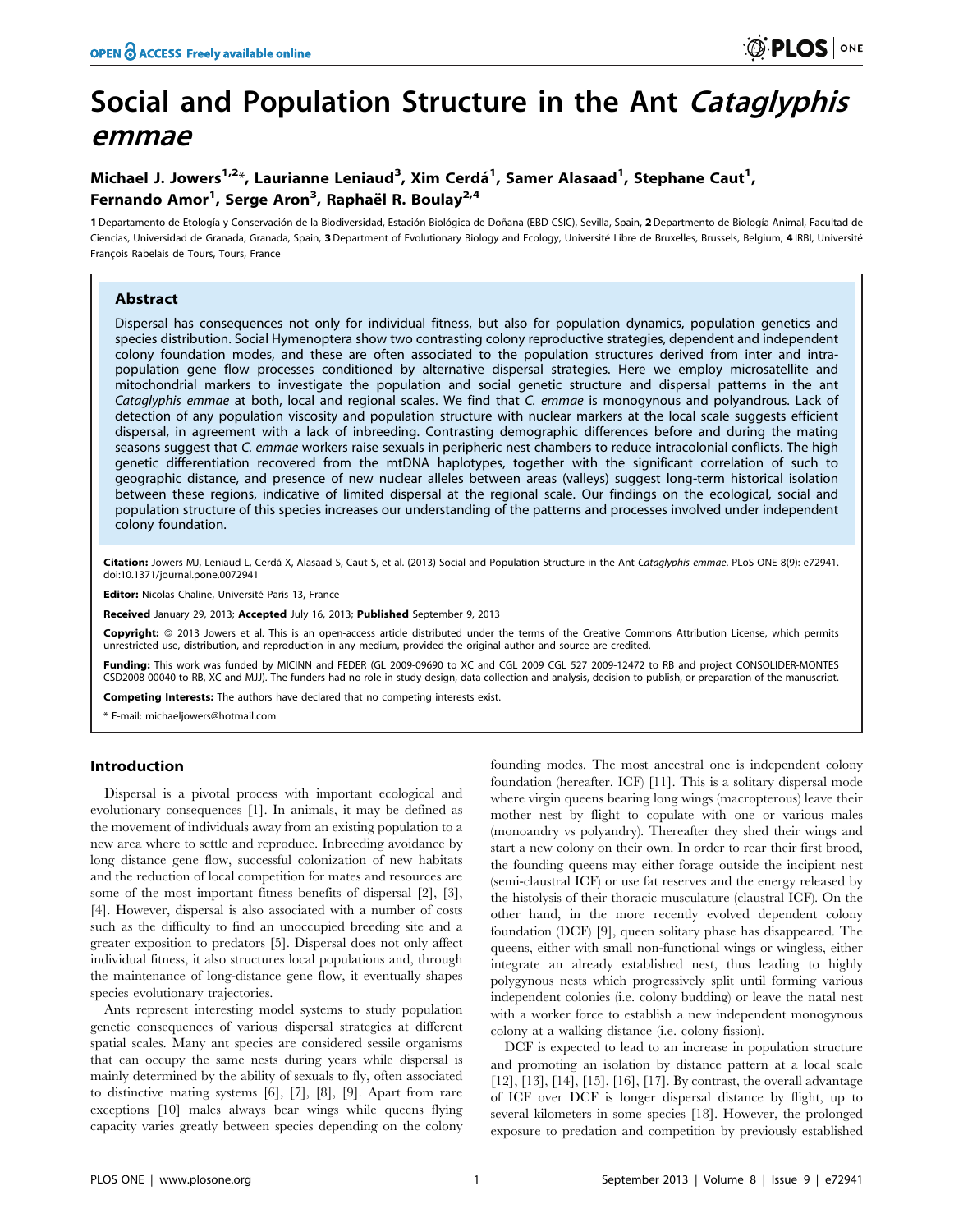colonies can cause high queen mortality under ICF compared to DCF [8], [19], [20], [21]. The fact that DCF has evolved independently in several species suggests that this mode of colony foundation may be advantageous when associated to specific ecological conditions [9], [22]. A recent study on the ant genus Rhytidoponera, which exhibits both reproductive strategies, suggests that the shift from ICF to DCF is gradual and ICF is mostly attributed to advantages of aerial dispersal in open habitats [23].

Although many studies have addressed ant sociogenetics in details, there is limited information on the effect of colony foundation mode on population genetic structure at different spatial scales. The mode of colony founding, dispersal and population genetic structure are generally associated, but they are conceptually different phenomena, so that one should not be deduced from the other. Moreover, other factors such as evolutionary history, past environmental and geographical changes, habitat richness and homogeneity, flight efficiency and other behavioral aspects could have important consequences in the population structure. For example, it was suggested that frequent colony relocations in DCF species could compensate for short dispersal distances leading to population mixing [24]. Moreover, in ICF, even queens with important flying ability may prefer to remain on the same plot rather than attempting the risky colonization of distant areas [25].

The desert ant genus Cataglyphis is composed of species with DCF (colony fission: C. mauritanica, C. niger, C. cursor, C. floricola, C. hispanica) and ICF (C. sabulosa, C. livida, C. bicolor). Populations of the former are genetically structured while those of the latter show no pattern of isolation by distance [26], [27], [28], [29]. Work on C. cursor has shown that its genetic structure at different spatial scales was largely dependent on the sampling distance considered, habitat patchiness and the sex specific dispersal capability. As expected, males contribute more to gene flow at local and regional scales, leading to a pattern of isolation by distance. The limited on foot dispersal of queens (a few meters) results in population viscosity where male gene flow is insufficient to homogenize the female genetic background [30], [31]. Further evidence on the effect of colony foundation is found in C. mauritanica (DCF) and C. bicolor (ICF). Both species show contrasting genetic mtDNA backgrounds with structured populations in the former but not in the latter [25]. Additionally, the genus Cataglyphis is interesting for the great variability of social systems, exhibiting monogyny, polygyny and/or monandry, polyandry, social hybridogenesis and thelythokous parthenogenesis [32], [33], [34], [35].

Cataglyphis emmae is a common species distributed along presaharian wadis (semi-dry rivers, drying seasonally) of Northern Africa (Fig. 1). Colonies are headed by a single macropterous queen, typical of ICF species. It is the most recent known related species of *C. floricola-tartessica*, a fission-dispersing species complex encountered in Southern Spain ([33]; unpublished data MJJ). Thus, the C. emmae-tartessica-floricola group constitutes an interesting model system to test hypotheses on the evolution of dispersal and its consequences for population genetics. In the present study, we addressed the following questions: What is the social structure in C. emmae and how does it compare to other species within the genus? Does the observed social structure explain the mating system strategy of this species? How does effective male and female dispersal shape the population structure throughout different scales (local, regional)? Are males responsible for most gene flow at the local scale and is there a correlation of isolation by distance at the local scale?

# Results

#### Demography and sociogenetics

We found contrasting demographic differences between nests collected one month before and during the mating period. Nests collected in early April 2011 were composed of  $702.5 \pm 78.5$ workers (mean  $\pm$  SE; N = 21). All had a queen, small larvae and a few colonies had pupae that were not counted. We found a few large pupae that most likely were sexual offspring but no adult sexuals were found. By contrast, nests excavated in late April-early May 2010 contained significantly less workers  $(217.9 \pm 24.6,$  $N = 17$ ; Wilcoxon test:  $W = 337.5$ ,  $P < 0.001$ ). Because nests were excavated at the beginning of their diurnal activity we did not expect any demographic differences by not collecting the few foraging ants. Furthermore, this small sampling error, difficult to avoid, should not produce any biased results. Moreover, only 25 out of 33 nests excavated during the 2009 and 2010 mating periods (Figure S1) had a queen, while no queen was found in the remaining. All had an abundant brood and 13 contained sexual adults (Queenless nests: 4 nests with males;  $20.5 \pm 6.22$ , 3 nests with females;  $13.6 \pm 10.2$ , and one nest with males and females; female sex ratio 0.40, Queenright nests: 1 nest with males:  $27\pm0$ , and 4 nests with females;  $1.25 \pm 0.5$ ). Interestingly, a significantly higher proportion of queenless than queenright nests contained sexuals (8 of 8 vs 5 of 25, Yates-corrected  $\chi^2 = 13.07$  df = 1,  $P=0.0003$ ). Numeral sex ratio was not significantly different between queenless (QL) and queenright (QR) nests  $(0.43\pm0.18 \text{ vs } 0.46\pm0.18)$  $0.80\pm0.20$ , respectively,  $H_{1,13} = 1.73$ , p = 0.188).

None of the microsatellite loci showed significant deviations from HWE in 140 tests (20 re-sampled datasets  $\times$  7 loci). Of the 300 tests of linkage disequilibrium, only 2 were significant  $(0.004<$  $P \leq 0.05$ ). Given that the two tests could be significant by chance alone, we considered the seven microsatellites to be independent. Between four and 13 alleles were detected per locus with a mean observed heterozygosity  $H_0 = 0.47$  (range: 0.033–0.664) and a mean expected heterozygosity  $He = 0.36$  (range: 0.021–0.503). Genetic descriptive statistics are given in Table 1. During the 2010 field trip we mapped all the nests in a  $34\times34$  m plot near Ait Ibourk. That plot contained 44 nests, the distribution of which was not significantly different from random (489 nests/Ha<sup>-1</sup>; Clark & Evans  $R = 1.060$ ,  $P = 0.25$  (Figure S1). Neighbour nests were separated by  $2.5\pm0.2$  m (mean  $\pm$  SE). Nests were all genetically differentiated and could be considered as independent societies (Gtest of differentiation between paired nests:  $P > 0.0007$  after Bonferroni correction). The fixation index  $F_{IS}$  was significantly different from zero  $(-0.316\pm0.026,$  mean  $\pm$  SE; 95% CI:  $-0.422-0.271$ , t = 12.154 P = 0) suggesting strong outbreeding.  $F_{ST}$  estimate (0.24±0.025; 95% CI: 0.204–0.288 N = 49) indicated high genetic divergence between nests within the plot. Yet it was not significantly different from the overall  $F_{ST}$  calculated over 74 colonies genotyped in the Ait Ibourk area  $(F_{ST}= 0.27\pm 0.021; 95\%$ CI: 0.204–0.319;  $t = 0.916$ ;  $P = 0.361$ ).

Genetic relatedness between workers and the queen  $r_{q-w}$ =  $0.5\pm0.04$  (mean  $\pm$  SE<sub>jacknife</sub> N = 24) was not significantly different from 0.5 expected under strict monogyny ( $t = 0$ ,  $N = 24$ ,  $P = 1.00$ ). Genetic relatedness between nestmate workers  $r_{w-w} = 0.43 \pm 0.03$ (mean  $\pm$  SE<sub>jacknife</sub> N = 620) was significantly lower than 0.75 expected between full sibs  $(t = 10.66, P < 0.001)$ . However, all typed workers were assigned to the queen present in their nest. When no queen was found in a nest, worker genotypes were compatible with a single inferred queen. Field sample pedigree analyses from workers and queens of 21 nests showed that queens mated with up to 5 males. Absolute and effective patriline numbers were  $Mp = 3.04 \pm 1.04$  and  $Me,p = 2.74 \pm 1.09$ , respectively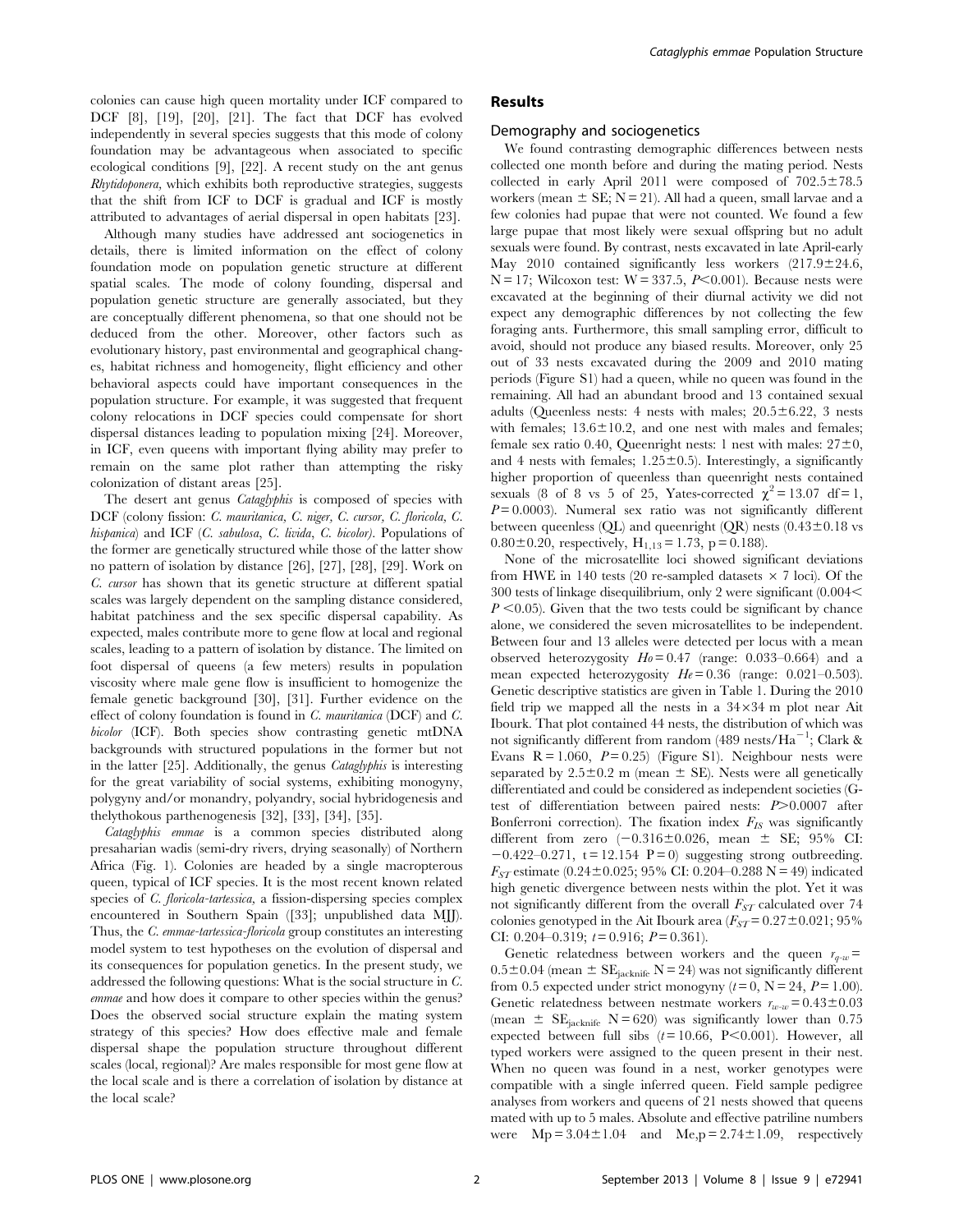

Figure 1. Map of C. emmae sampled nest localities across its distributional range (transect) in Morocco near Ouarzazate in 2010. Pie charts are Bayesian estimates of the population structure (log likelihood In P(D/K). saturation at  $K = 13$ ) based on microsatellite variation of all 27 sites sampled localities. Dashed areas indicate mitochondrial haplotypes (indicated as H1-7) as inferred from the Medium Joining network. The square by the wadi indicates the location of the fine-scale sampling plot at 1.8 km from Ait Ibourk. doi:10.1371/journal.pone.0072941.g001

(Table 2). Ten workers from one nest shared the same paternal alleles supporting the possibility of rare monandry or strong skew between fathers. The average probability of non-detection due to two males bearing the same alleles at all loci was negligible  $(P_{non-})$  $_{detect}$  = 7.70<sup>-14</sup>). Moreover, queens' male mates were unrelated to each other (relatedness among a queen male mates: rm- $_{\rm m}\,{=}\,0.01\,{\pm}\,0.03$  (mean  $\pm$  SE<sub>jackknife</sub>) not significantly different from 0 ( $t = 0.333$ , N = 63, P = 0.74)).

We investigated the parentage of 41 males collected from five queenless nests. Thirty males collected from four of these nests carried only queen alleles at all loci and were therefore queens' sons. However eleven males from one queenless nest carried at least one non-queen allele at one locus and seven of them carried two non-queen alleles, which were present in the workers. A total of four distinct non-queen genotypes were found. Thus, the males of this nest derived from worker arrhenotokous parthenogenesis.

All 26 alate females encountered in four nests bore a non-queen allele at one locus, which indicated that they had been produced sexually and not through thelytokous parthenogenesis. Consistent with this view, the relatedness between the queens and alate females  $r_{q-f} = 0.62 \pm 0.08$  did not differ significantly from that between queens and workers  $r_{q-w} = 0.50 \pm 0.04$  (t= 1.156,  $P = 0.258$ .

| Locus   | <b>Allele size</b><br>range (bp) | $N_A$ | All population (Nests = 49,<br>$N_{ind} = 630$ |                | Transect (Nests = 27,<br>$N_{ind} = 146$ |                | Total (Nests = 74, $N_{ind}$ = 643) |                |
|---------|----------------------------------|-------|------------------------------------------------|----------------|------------------------------------------|----------------|-------------------------------------|----------------|
|         |                                  |       | $H_E$                                          | H <sub>o</sub> | $H_E$                                    | H <sub>o</sub> | $H_E$                               | H <sub>o</sub> |
| Ccur11  | $218 - 230$                      | 5     | 0.029                                          | 0.037          | 0.17                                     | 0.27           | 0.083                               | 0.125          |
| Ccur26  | $96 - 106$                       | 6     | 0.565                                          | 0.775          | 0.41                                     | 0.48           | 0.503                               | 0.664          |
| Ccur51  | 195-213                          | 10    | 0.518                                          | 0.657          | 0.48                                     | 0.55           | 0.509                               | 0.626          |
| Ccur61  | $217 - 219$                      | 13    | 0.388                                          | 0.477          | 0.44                                     | 0.63           | 0.403                               | 0.529          |
| Ccur89  | $114 - 118$                      | 4     | 0                                              | $\mathbf 0$    | 0.05                                     | 0.08           | 0.021                               | 0.033          |
| Ccur99  | $100 - 122$                      | 12    | 0.566                                          | 0.72           | 0.46                                     | 0.06           | 0.527                               | 0.675          |
| Ccur100 | 173-190                          | 7     | 0.467                                          | 0.639          | 0.5                                      | 0.62           | 0.481                               | 0.638          |
| Overall | $\overline{\phantom{a}}$         |       | 0.362                                          | 0.472          | 0.36                                     | 0.46           | 0.36                                | 0.47           |

|  | <b>Table 1.</b> Population genetic descriptive statistics of C. emmae. |  |  |  |  |
|--|------------------------------------------------------------------------|--|--|--|--|
|--|------------------------------------------------------------------------|--|--|--|--|

Allele size range (bp); N<sub>A</sub>, number of alleles; N<sub>ind</sub>, number of genotyped individuals; H<sub>F</sub>, expected heterozygosity; H<sub>O</sub>, observed heterozygosity. All population (Nests = 49) refers to all nests genotyped from 2009 and 2010 (plot scale).

doi:10.1371/journal.pone.0072941.t001

 $\mathbf I$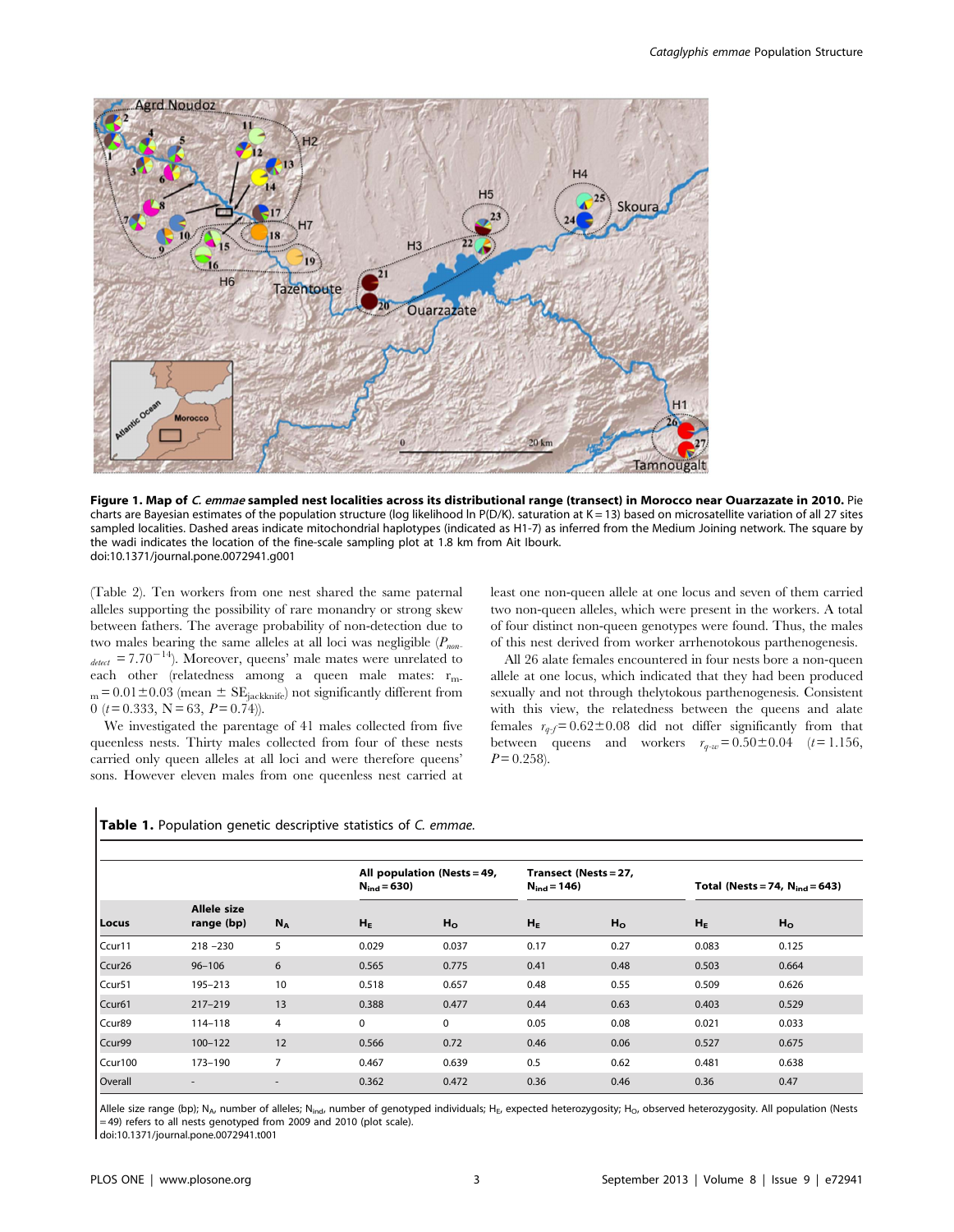Table 2. Queen mating frequency in C. emmae.

| Colony              | nw             | $M_{\rm p}$     | $\mathsf{M}_{\mathsf{e},\mathsf{p}}$ |
|---------------------|----------------|-----------------|--------------------------------------|
| E01                 | 20             | 3               | 3.29                                 |
| E02                 | 19             | 5               | 3.25                                 |
| E04                 | 18             | $\overline{2}$  | 2.00                                 |
| E05                 | 19             | $\overline{2}$  | 1.83                                 |
| E06                 | 20             | 3               | 2.73                                 |
| E07                 | 19             | $\overline{3}$  | 2.49                                 |
| E09                 | 11             | $\overline{3}$  | 2.54                                 |
| E13                 | 20             | 3               | 2.39                                 |
| E20                 | 20             | $\overline{4}$  | 4.34                                 |
| E21                 | 20             | 4               | 3.41                                 |
| E22                 | 20             | 5               | 5.03                                 |
| E23                 | 14             | $\overline{2}$  | 1.24                                 |
| E24                 | 19             | 3               | 3.25                                 |
| E31                 | 18             | 4               | 3.42                                 |
| E32                 | 14             | 3               | 1.37                                 |
| E01D                | 10             | $\mathbf{1}$    | 1.00                                 |
| <b>E29U</b>         | 10             | 3               | 3.06                                 |
| E27C                | 10             | 4               | 4.18                                 |
| <b>E27D</b>         | 10             | $\overline{2}$  | 2.09                                 |
| E <sub>28</sub> H   | 10             | 3               | 3.53                                 |
| <b>E27B</b>         | 11             | $\overline{2}$  | 1.22                                 |
| Mean $\pm$ s.e. (1) | $15.8 \pm 4.3$ | $3.04 \pm 1.04$ | $2.74 \pm 1.09$                      |

The number of workers (nw) genotyped, the absolute number  $(M<sub>n</sub>)$  and effective number (M<sub>e,p</sub>) of matings for each colony. doi:10.1371/journal.pone.0072941.t002

Ten dealated queens were found walking throughout the plot on April,  $28<sup>th</sup>$  2010. They were all genotypically different and no other genotyped colony showed the exact same alleles combinations except for one queen showing the same alleles at all loci than two ants sampled in a nest 60 m away from the plot, suggesting a possible origin at that colony.

#### Population structure

Between-nest nuclear genetic differentiation did not correlate significantly with geographic distance at a scale of a few meters (nests sampled within the mapped plot in 2010) or tens of meters (nests sampled in 2009 near Ait Ibourk), indicating no isolation by distance within this population (Figure S2, Table S1). At a larger geographical scale, the results of the Bayesian clustering analysis of multilocus genotypes in Structure analysed in Harvest [36] showed that the log likelihood (ln[P(D/K)] saturated at  $K = 13$  (Fig. 2). An additional *ad hoc* statistic,  $\Delta K$ , which provides a better predictor of the (K) clusters at the uppermost hierarchical level [37] showed a peak at  $K = 2$  showing a clear genotypic differentiation to the West and to the East of Tazentoute.

There was a significant positive correlation between geographic distance and mtDNA genetic differentiation at a regional scale along the two wadis that join near the lake of Ouarzazate (Mantel test:  $R = 0.47$ ,  $P<0.001$ , Figure S1). The mtDNA median joining (MJ) network recovered seven haplotypes (Fig 3) with the highest frequency  $(N = 15)$  of H2 from all nests near Agrd Noudoz (North west of Ouarzazate, at down the Atlas mountain slope). Haplotypes clustered in two groups (H1, H2, H6 and H3, H4, H5, H7) though H1 also showed considerable differentiation to all other haplotypes (Fig 1). MtDNA genetic distances within groups were lower (range: 0.16–1.16%) than between groups (range: 1.92–2.57%) (Table 3). Additionally, the highest differences were between H1 from Tamnougalt and H3, H4, H5 and H7 ranging between 2.25–2.57%, indicating a great divergence between them. The best-fitting model for the Bayesian Inference tree was the HKY+I  $(-\ln L = 1095.4026, \text{BIC} = 2306.5980)$ . The Bayesian Inference phylogram was congruent with the MJ network and recovered two monophyletic clades (H1, H2, H6 and H3, H4, H5, H7). Overall, both methods tended to show an East-West genetic subdivision along the wadis, with exception of H7 grouped with the Eastern haplotypes (Fig 3, 4).

Finally, the genetic differentiation between the two wadis  $(F_{ST})$ showed marked differences between nuclear and mtDNA data. Hierarchical analyses of molecular variance (Table 4) revealed that the greatest amount of mtDNA variation was between wadis (83– 87%) while most of the genetic variation inferred from microsatellites occurred within wadis (79–82%).

# Discussion

The current paper combines field observations and genetic data in order to analyze the sociogenetic structure, mode of dispersal and the population genetic consequences at different spatial scales in a desert ant. The results are congruent with previous morphological studies suggesting that colonies of C. emmae are founded independently by a single multiply-mated queen though it may be claustral or semi-claustral. As expected with ICF, microsatellite analysis revealed no evidence of isolation-bydistance at a local spatial scale. Yet, at a regional scale, both nuclear data and mtDNA haplotypes suggest limited gene flow even in absence of clear fragmentation of the habitat. This adds to a series of other studies in the genus Cataglyphis giving a better understanding of social evolution and life history traits in this highly diverse group.

## Demography and sociogenetics

Colonies of C. emmae contain at most one macropterous queen, but polyandry  $(M_p = 3.0)$  results in a significant reduction of the genetic relatedness among nestmate workers  $(r_{w-w}=0.43)$  compared to strict monandry/monogyny. Although monogamy is the ancestral sociogenetic organization of social Hymenopterans, promoting the evolution of eusociality [38], departure from this system is frequent, if not the norm among Cataglyphis species. So far, the combination of strict monogyny and monoandry has been reported only in C. hispanica [39] whereas levels of polyandry similar or more elevated than in C. emmae have been reported in C. cursor  $(M_p = 5.6 - 5.8; [16], [35]), C.$  sabulosa  $(M_p = 2.5; [27]), C.$ livida ( $M_p = 3.8$ ; [28]), *C. savignyi* and *C. niger* ( $M_p = 9.3$  and 5.7 respectively, [29], C. bombycina and C. theryi  $(M_p = 5.7$  and 2.5 respectively; [40]). The reason of such a high frequency of polyandry in Cataglyphis ants is unknown but it may include increasing parasite resistance, colony efficiency and a reduction of incompatible matings [7], [41], [42], [43], [44].

Although genetic data were compatible with monogyny in all the sampled colonies, no fertile queen was found in 8 out of 33 nests collected during the mating season. Interestingly, adult sexuals were present in all the queenless nests. By contrast, before the mating season, just at the end of the hibernation, all nests contained a queen, more workers and no sexual adults. The fact that the presence of a fertile queen tends to inhibit or delay the development of sexual larvae is relatively common in ants [19], [45], [46]. In the monogynous species C. iberica, one colony occupies several nests (polydomy) and adult sexuals are generally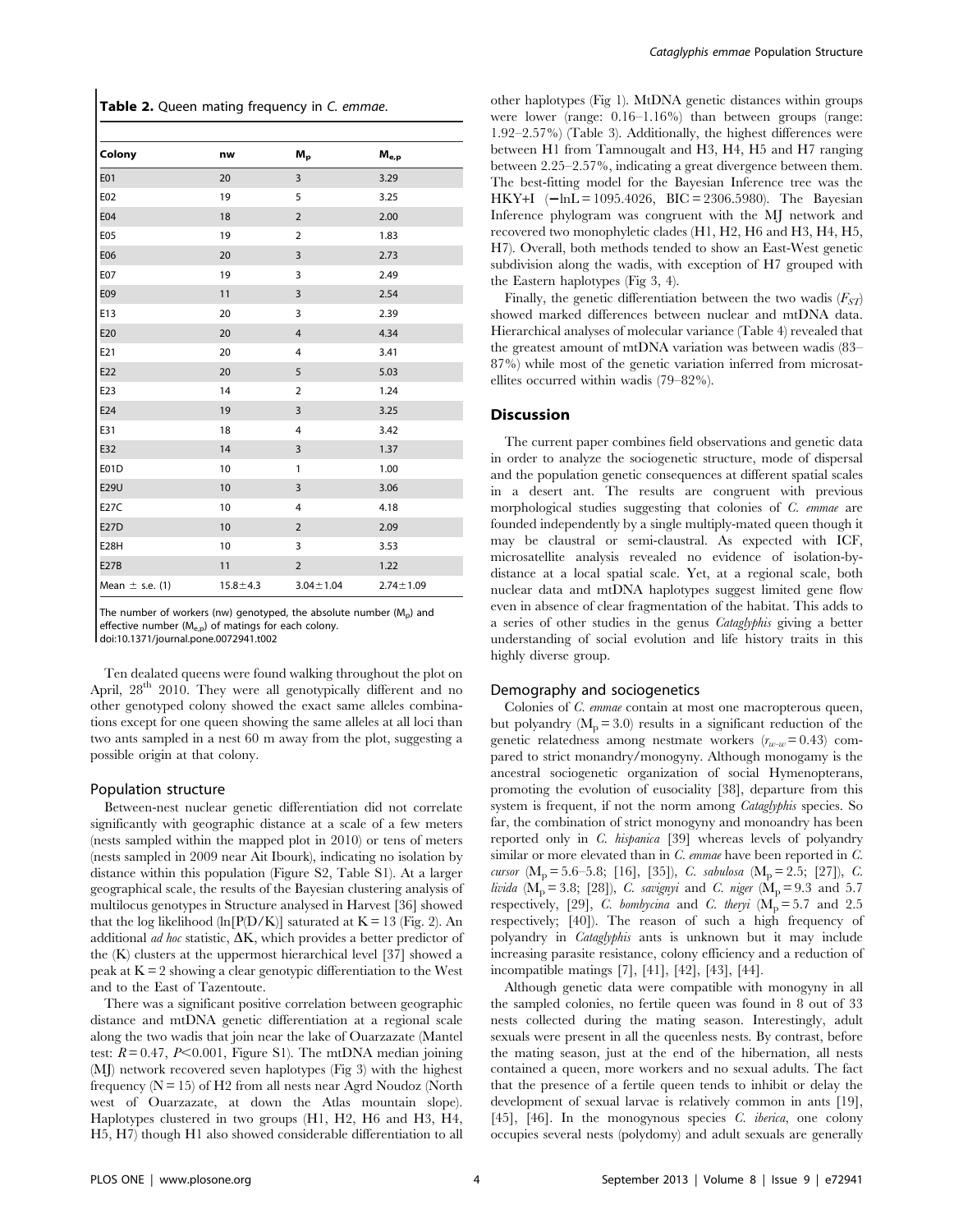

Figure 2. Population structure of C. emmae assessed by multilocus genotype clustering by Structure. Each colony is represented by a small vertical bar. (A) population structure following Evanno et al 2005 (K = 2). (B) Population structure following the estimated logarithmic probability of the data In P(D/K) being explained (K=13). Nest codes (27) start from 1 at Agrd Noudoz (Northwest) and continue increasing numerically to 25 in Skoura (Northeast) and 26–27 at Tamnougalt (Southeast). doi:10.1371/journal.pone.0072941.g002

found in peripheral queenless nests [47]. However, in C. emmae, the high Fst values encountered at the local scale, the fact that all nests were different genetic entities and the absence of observation of social transport during our field-work may discard the possibility of polydomy. An alternative explanation is that, though in winter all the workers gather in the royal chamber, in spring sexuals are transported to peripheral chambers connected to the royal chamber through complex and ramified galleries. Enhanced nest complexity may therefore have led us to excavate only a fraction of the colonies. In addition, important forager mortality in spring not replaced by new-born ants may contribute to explain the reduction of worker numbers.

In laboratory conditions, queenless workers of many ant species (including C. emmae, MJJ pers. obs.) lay haploid eggs by arrhenotokous parthenogenesis. However, the reality of this phenomenon has rarely been reported in nature. Our data are therefore interesting in showing the males encountered in one out of 5 queenless nests were workers' sons. Worker egg laying may result from a selfish strategy or from a hopeless situation after the



Figure 3. Medium Joining (MJ) network of all seven C. emmae haplotypes based in COI partial sequences (622 bp) showing the frequency of each haplotype. The size of the circles corresponds to the haplotype frequency and it is indicated by the numbers by the circles. The small dark colored circle indicates an undetected intermediate haplotype state. Numbers by lines indicate numbers of mutations between haplotypes. doi:10.1371/journal.pone.0072941.g003

death of the mother queen [31]. In contrast to C. cursor, C. hispanica, C. mauritanica and C. velox [34], [35], [39], we did not find any evidence of thelythokous parthenogenesis by C. emmae queens or workers.

# Dispersal patterns and phylogeography

The lack of isolation by distance for nuclear markers at a local scale is congruent with important population mixing promoted by ICF. This result is also supported by the observation of dealated queens in our study plot originating from nests located at least 60 m away. This distance is much greater than the average distance of colony fission in the related species C. floricola  $(7.7\pm0.9 \text{ m}; [48])$ . It is not known if the observed dealated queens were searching for a nesting site or if they were foraging which would imply semi-claustral independent colony founding.

At a larger geographical scale, the analysis of mtDNA polymorphism suggests queen movement between neighbor populations is limited. However, several mtDNA haplotypes common in one area were absent in all others with only one mtDNA haplotype (H3) shared between the two wadis near the Ouarzazate lake. The low mtDNA genetic diversity observed at a

Table 3. Nucleotide substitutions (below diagonal) and  $p$ uncorrected distances (%) (above diagonal) for each pairwise comparison for all C. emmae haplotypes in the transect.

| <b>Haplotypes</b> |                |                |                |                |                |                |                |
|-------------------|----------------|----------------|----------------|----------------|----------------|----------------|----------------|
|                   | H1             | H <sub>2</sub> | H <sub>6</sub> | H <sub>3</sub> | H <sub>4</sub> | H <sub>5</sub> | H <sub>7</sub> |
| H1                |                | 0.64           | 0.8            | 2.42           | 2.25           | 2.57           | 2.41           |
| H <sub>2</sub>    | $\overline{4}$ | ٠              | 0.16           | 2              | 1.92           | 2.25           | 2.09           |
| H <sub>6</sub>    | 5              | 1              | ٠              | 1.92           | 1.76           | 2.09           | 1.92           |
| H <sub>3</sub>    | 15             | 13             | 12             | ٠              | 1.16           | 0.16           | 0.64           |
| H <sub>4</sub>    | 14             | 12             | 11             | 1              | ٠              | 0.32           | 0.48           |
| H <sub>5</sub>    | 16             | 14             | 13             | 1              | $\overline{2}$ |                | 0.8            |
| H7                | 15             | 13             | 12             | 14             | 3              | 5              | ۰              |

doi:10.1371/journal.pone.0072941.t003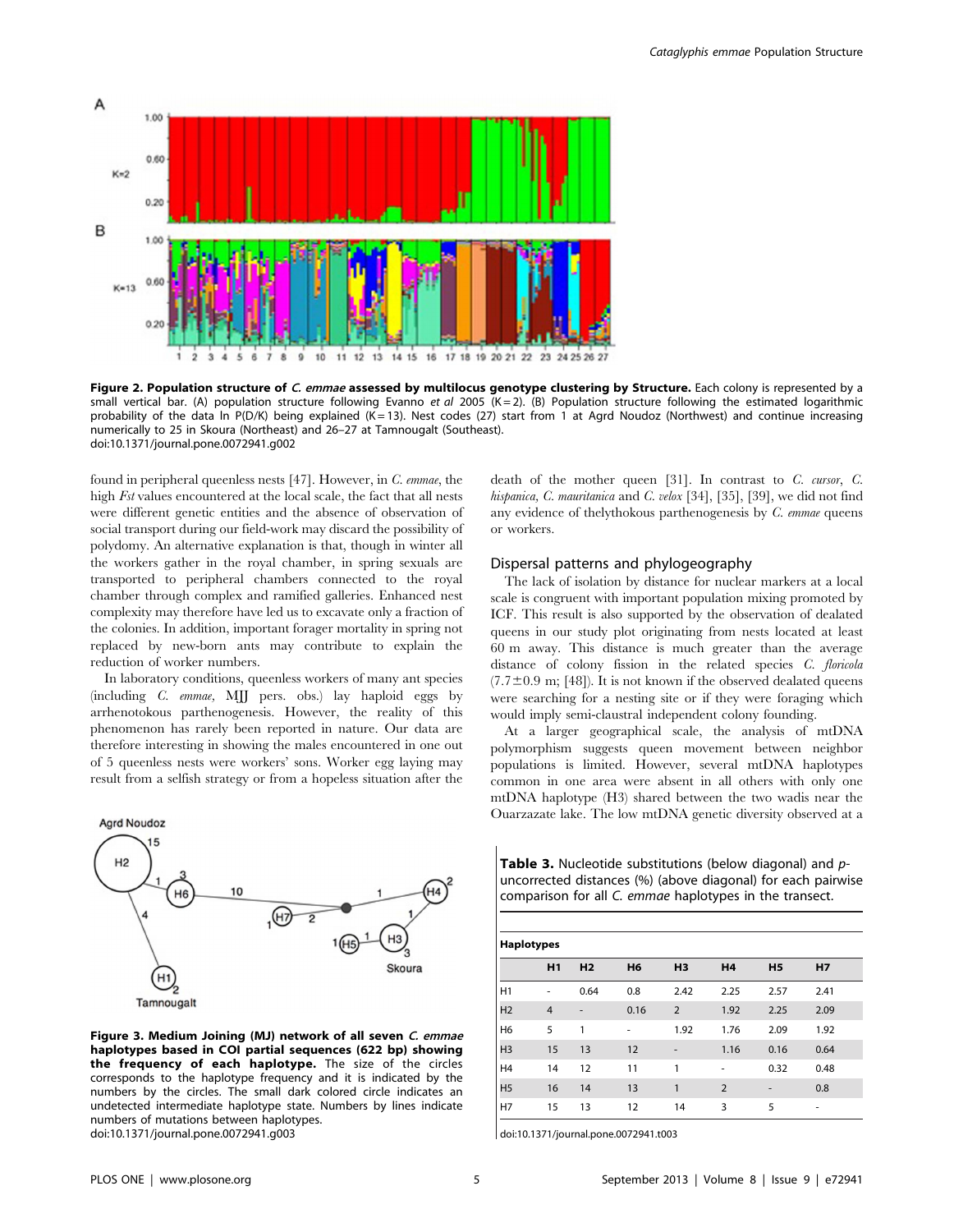

Figure 4. A Bayesian Inference phylogram of all seven C. emmae's haplotypes obtained from MtDNA COI (622 bp) data. Values by nodes indicate Bayesian Inference posterior probabilities (BPP). doi:10.1371/journal.pone.0072941.g004

local scale suggests recent and rare maternal lineage colonization events as well as efficient female dispersal within localities. Evidence of this can be seen in the last 30 km of C. emmae distribution up to Agrd Noudoz, where the Atlas Mountains act as a geographical barrier and prevent further migration in that direction (Fig 1).

C. emmae is exclusively distributed along the wadis. The high level of mtDNA differentiation between Tamnougalt and the other localities is likely due to a lack of gene flow provoked by arid mountains where we were unable to locate C. emmae while other Cataglyphis species were present (e.g. group albicans, MJJ pers. obs.) during our census (Fig 1). However, the opposition between the other two clusters (H2, H6 and H3, H4, H5, H7) cannot be explained by evident habitat fragmentation of the wadis. We propose three hypotheses, not necessarily mutually exclusive to explain this pattern: First, aerial dispersal is likely to occur through the wadis aided by wind currents. Northwestern winds between Agrz Noudoz to Tarentoute fit the observed pattern of lack of haplotype diversity in the wadi and the higher haplotypic diversity towards the Quarzazate lake, where the wind currents flow to. The trade winds, flowing in a Northeastern direction, are predominant between the Skoura-Quarzazate wadi and thus are likely to contribute to the mixing of haplotypes near the Quarzazate lake area where Northwestern and Northeastern winds meet. Second, human settlements and environmental disturbance through agricultural land today differentiate the Western, more arid, and Eastern, greener, agricultural pastures. This pattern of environmental disturbance between East and West is reflected by the two highly genetically differentiated groups constituted by H2, H6, (East) and H3, H4, H5 and H7 (West) (Fig. 2) suggesting important past historical events resulting in genetic isolation between localities. This is apparent with the grouping of H1 with the Western wadi, likely the result of past historical events in the area and genetic isolation at such locality (Fig. 1). Similarly, the presence of agricultural lands has been suggested to have an impact in the habitat colonization in C. mauritanica and C. bicolor [29]. Third, despite the fact that  $C$ . emmae queens seem to bear large wings suitable for flight (although we never observed one flying), there is growing evidence that the physical or mechanical ability to fly is not the primary cause limiting female dispersal and that ethological factors may be more important for this purpose [12]. Hence, abiotic (eg., humidity, temperature), and biotic factors such as ecological constrains to foraging efficiency, resource availability, mate preferences, competition and predation may play important roles preventing a more female effective dispersal, which are likely dependent on the habitats within and in proximity to the wadis.

The contrasting genetic differentiation between the mtDNA and nuclear markers within wadis could be an indication of higher within-population gene flow by males than by queens. This is also evident from the many nuclear alleles unique to regions and/or localities [30]. Male-biased dispersal would be in agreement with field observations of other Cataglyphis ICF species (C. livida, C. sabulosa) where queen dispersal occurs after mating. Males fly in swarms on relatively long distances to copulate with queens near their mother nest entrance [27], [28]. Queens then fly away and by so doing participate to secondary dispersal of male genes through the sperm stored in their spermatheca. Similarly to Cataglyphis, male-biased dispersal was also shown in other ICF species (e.g., Solenopsis invicta, Formica exsecta), in which queens bear long wings but contribute less than males to within population gene flow [49], [50]. However, the comparison of biparentally-

Table 4. Results of comparative hierarchical AMOVAs for four different populations structures analyzed for mitochondrial and microsatellite data.

|                | Source of variation                                               | MtDNA (COI) (%) | Microsatellites (%) |
|----------------|-------------------------------------------------------------------|-----------------|---------------------|
|                | Among populations (all three wadis)                               | 87.1            | 21.1                |
|                | Within populations                                                | 12.8            | 78.8                |
| $\overline{2}$ | Among populations (Eastern and Western wadis (11 subpopulations)) | 83.3            | 17.5                |
|                | Within populations                                                | 16.6            | 82.4                |
| 3              | Among populations (Eastern wadi (3 subpopulations))               | $66.67*$        | $16.6*$             |
|                | Within populations                                                | 33.33*          | $83.3*$             |
| 4              | Among populations (Western wadi (8 subpopulations))               | $29.4*$         | 15.7                |
|                | Within populations                                                | $70.6*$         | 84.2                |

All F<sub>ST</sub> and Φst were highly significant (P 
= 0.0001) unless indicated (\*). The four analyses were: 1; (Western wadi H2, H6, H7 vs Eastern wadi H3, H5, H4 vs Southern wadi H1), 2; Eastern and Western wadis divided into subpopulations (11 subpopulations), 3; Eastern wadi (H3, H4, H5) divided into 3 subpopulations, 4; Western wadi (H2, H6, H7) divided into 8 subpopulations. Subpopulations: sampled points throughout the transect.

doi:10.1371/journal.pone.0072941.t004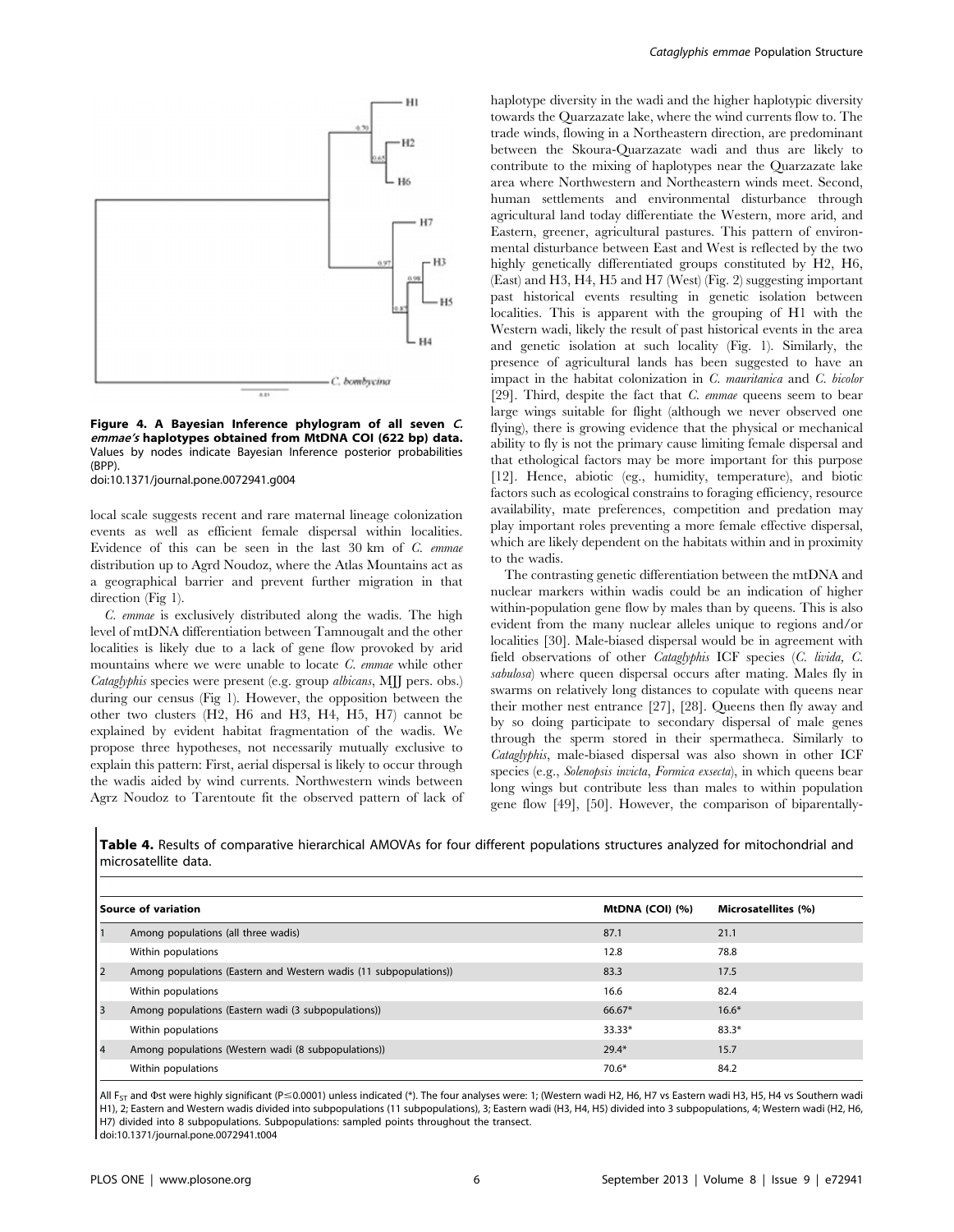inherited nuclear and mtDNA maternally-inherited markers should be treated with caution because mtDNA differentiation may be higher than nuclear due to its smaller effective population size [51] and larger susceptibility to genetic drift [52]. Furthermore, polyandry also contributes to males having a larger effective dispersal population size.

Cataglyphis emmae population structure is similar to those of other monogynous and polyandrous ICF Cataglyphis species like C. sabulosa, C. livida, C. bombycina, C. theryi [27], [28], [39]. The five species have high Fst values (0.24, 0.27. 0.21, 0.17 and 0.28 respectively) even at a population scale, with lack of inbreeding and no isolation by distance. The finding of C. emmae same mtDNA haplotypes clusters (eg., H2 and H3) many kilometers distant have also been observed in C. bicolor (ICF) but not in DCF species such as C. mauritanica and C. cursor [26], [30]. We hypothesize that C. emmae population structure maybe associated to their habitat requirement and wind current migration through the wadis, following a directional dispersal pattern. Future comparisons of C. emmae with C. floricola-tartessica species complex is likely to give better insight into the evolutionary and the ecological consequences of divers mating systems and how and what factors may influence the transition from ICF  $(C. \text{ emmae})$  to DCF (C. floricola-tartessica).

#### Methods

#### Ethics statement

No ethics guidelines are required or established by the Spanish or Moroccan authorities to work on ants. The project licence to work in Morocco was granted by the AECID (Agencia Española de Cooperación Internacional y Desarrollo) by the Secretario General Juan Pablo de Laiglesia (Project Number A4774/06). Work was carried out on Moroccan public and non-protected land and the model ant was not a protected species.

#### Field sampling

All sampling was conducted in the South of the Atlas Mountains (Morocco). In order to investigate C. emmae sociogenetics and population genetic structures, we first excavated 16 nests in late April-early May 2009 (during the mating period) in a zone about 1.8 km South of the locality of Ait Ibourk (Fig. 1). These nests were separated by 10 to 100 m. For each of them, we recorded the number of queens and sexuals (males and alate females) and collected samples of 8–20 workers for genotyping.

A finer scale sampling was conducted at the same site in late April 2010. To that end, we delimited a  $34\times34$  m (1166 m<sup>2</sup>) plot at about 50 m from the 2009 site. All nests within the plot were mapped to estimate nest density and spatial distribution. Active nests were located by offering a piece of biscuit to workers and following them to the nest. The map was considered complete when no new nest was found and all foragers reached previously marked nests. Sinclair's (1985) correction of Clark & Evans (1954) statistics [53], [54] was used to estimate the nearest neighbour distance and to analyse nest local distribution patterns as explained in [47]. Seventeen nests located in the plot were excavated and their full demography (queens, sexuals and workers) was recorded. Samples of 11 of these nests were used for genotyping. Worker samples were also taken from the entrance of 22 other nests within the plot. On the 28th April 2010, 10 dealated queens that were walking in the mapped plot were also collected for genotyping. Finally, an additional 21 colonies were excavated in mid April 2011 (approximately one month before the mating period) in the same plot or close to it for complementary demographic analyses. The numerical sex ratio (nSR) was calculated for each nest

containing at leat one adult sexual as the proportion of female sexuals over the total number of sexauls. nSR was compared between queenless (QL) and queenright (QR) nests (2009–2010) with a Kruskal-Wallis test (hereafter KW).

To assess the genetic structure at a regional scale we sampled 27 C. emmae (one worker per colony) colonies from 14 sites along a 150 km transect (Fig. 1). This transect covered most of the known distributional range of C. emmae in the region and followed two wadis, East and West from Ouarzazate. The most Northwestern sampled nests were 1 km South from Agrd Noudoz (59 km from the city of Ouarzazate following the road), before the Atlas Mountains and the most Eastern nests (31 km from Ouarzazate) were just 3 km East from Skoura. Two colonies were sampled from an additional site located 54 km Southeast from Ouarzazate, 3 km before the locality of Tamnougalt, possibly the last locality of C. emmae before the dune formations of the Saharan desert. At all localities samples were taken from two nests less than 50 m apart, with the only exception of one single nest found at locality number 19 (Fig 1). Sampling was limited due to the low numbers of nests found at the different localities throughout the transect area.

#### Genetic analyses

A total of 663 workers and sexuals from 74 colonies were genotyped (average  $= 9.0$  workers per colony). DNA was extracted from the brain and surrounding musculature. This soft tissue proved more suitable for efficient PCR amplification than other body parts containing quitine, such as legs and thorax, which inhibited the PCR reactions. DNA extraction followed the HotShot method [55] and was then stored at  $-20^{\circ}$ C.

Seven microsatellite markers developed for C. cursor (Ccur11, Ccur 26, Ccur 51, Ccur 61, Ccur 89, Ccur 99 and Ccur 100; [35]) were used to study nuclear polymorphisms in C. emmae. Polymerase chain reactions (PCR) were carried out in pairs (duplex reaction) or individually. Each 20 µl PCR volume contained approx. 50 ng DNA, 200  $\mu$ M of each dNTP, 0.15  $\mu$ M of each primer, 2  $\mu$ l Buffer  $10X$ ,  $\mu$ l Mgcl<sub>2</sub> and 0.1 unit of taq polymerase (QIAGEN). The thermal cycle profile was as follows: an initial denaturation step of 2 min at  $94^{\circ}$ C; 35 cycles of denaturation at 30 s at  $94^{\circ}$ C, annealing for 30 s at  $52^{\circ}$ C and extension for 45 s at  $72^{\circ}$ C; and a final extension for 5 min at  $72^{\circ}$ C. Following the PCR reactions, excess primers and dNTPs were removed using enzymatic reaction of E. coli Exonuclease I, Antartic phosphatase and Antartic phosphatase buffer (all New England Biolabs). Sequencing was carried out in both directions using the BigDye Terminator v1.1 cycle sequencing kit (Applied Biosystems) according to the manufacturer's instructions. Labelled fragments were resolved on an automated A3130xl genetic analyzer (Applied Biosystems). Incomplete terminal sequences and PCR primers were removed. Control for genotyping errors due to null alleles and allele drop-outs was performed with Micro-checker [56]. Linkage desiquilibrium, Hardy-Weinberg equilibrium tests and basic statistics were performed in GENEPOP ON THE WEB [57]. Due to the strong family structure present in colonies, genotypes within colonies were not independent. Thus, only a single individual per colony was used for these tests. A re-sampling procedure was performed in which a single individual from each colony was selected at random for a total of 20 replications according to [58].

Mitochondrial DNA variation was assessed from all colonies sampled from the regional scale transect (Fig. 1). The primers Cflor  $(L)$  5'-TGCAGGAACAGGATGAACAA-3' and Cflor  $(R)$ 5'-TGGCCCATCATAAAGATGAA-3' amplified approximately a 660 base pair fraction of the cytochrome oxidase subunit (COI, genbank accessions: JQ801346-72). PCR conditions were exactly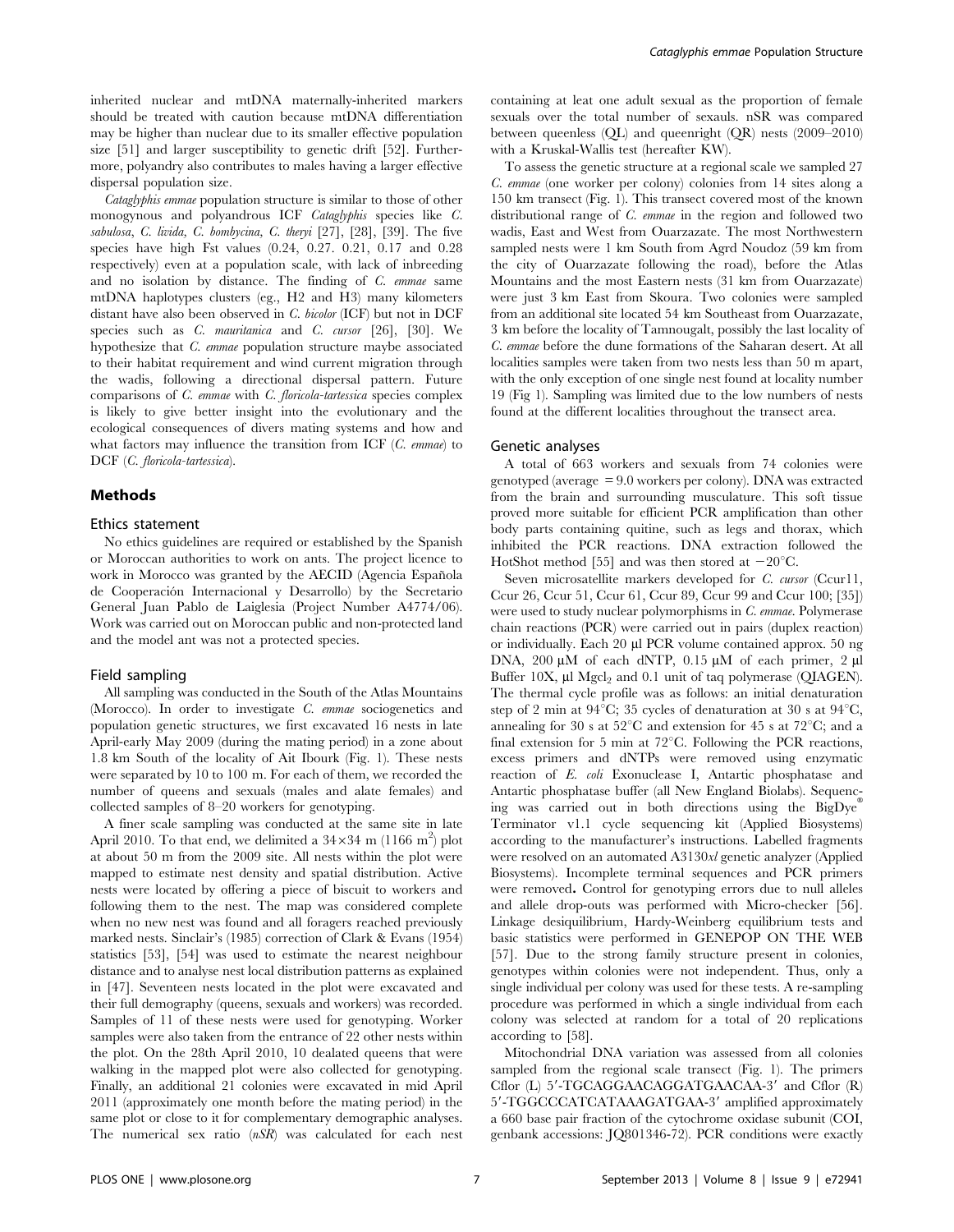as those described for the nuclear markers. Templates were sequenced on both strands, and the complementary reads were used to resolve rare, ambiguous base-calls in Sequencher v.4.9. After removing PCR primers and incomplete terminal sequences, 622 base pairs were available for analyses. All nucleotide sequences could be aligned without gaps, when translated into amino acids using the invertebrate mitochondrial code, stop codons were absent. Sequences were aligned in Seaview v.4.2.11 [59] under ClustalW2 [60] default settings. Nucleotide substitutions and p-uncorrected distances (%) analyses were performed with PAUP\*4.b.10 [61].

The most appropriate substitution model for the Bayesian Inference (BI) analyses was determined by the Bayesian Information Criterion (BIC) in jModeltest v.0.1.1 [62]. The tree was constructed using the Bayesian Inference (BI) optimality criteria under the best fitting model (HKY+I). MrBayes v.3.1.2 [63] was used with default priors and Markov chain settings, and with random starting trees. Each run consisted of four chains of 10,000,000 generations, sampled each 10,000 generations for a total of 750 trees. A plateau was reached after few generations with 25% (250 trees) of the trees resulting from the analyses discarded as ''burn in''. In order to assess the relationship between both morphs, an outgroup was choosen to root the phylogenetic tree. C. bombycina, from the C. bombycina group, and basal to the C. emmae group [64] was chosen for this purpose.

# Sociogenetics

Descriptive genetic statistics (i.e., the number of alleles, allele frequencies, observed heterozygosity and expected heterozygosity) and Wright's F-statistics (inferred from individuals within nests) were computed with FSTAT [65] and GENEPOP ON THE WEB [57]. We tested the genetic entity of nests that were close  $(0.5m)$  and could therefore be part of the same colony by genotyping workers at all collection points (nest entrances) and comparing them using a likelihood (G) based test differentiation in GENEPOP ON THE WEB. The overall significance was determined using Fishers's combined probability test. A Bonferroni correction was applied to account for multiple comparisons. Samples were considered from different colonies if genotypic differentiation was statistically significant  $(\alpha < 0.0007)$  after the Bonferroni correction.

Relatedness coefficients r were estimated in Relatedness (v 5.0.8) according to [66]. All colonies were equally weighted and standard errors were obtained by jackknifing over colonies. Only  $(N = 36)$ colonies with at least eight workers were included in the analyses (total sample size for relatedness analyses:  $N = 620$  individuals including 9 and 62 inferred queens and queens mates respectively). The total of 15 queens were genotyped. C. emmae being strictly monogynous (see Results), when no queen was found during excavation, the genotype of the presumed queen was reconstructed from worker genotypes  $(N = 9$  queens).

Individuals were assigned as belonging to different matrilines if they did not share an allele with the (presumed) queen at least at one locus. Assignment of individuals to matrilines was confirmed with the maximum-likelihood methods implemented in the program COLONY 1.2 using of 21 colonies with a minimum of 10 workers (average  $= 15.8$ ) were run in COLONY [67].

The absolute number of matings per queen  $(M_p, t)$  the minimum number of males inferred from worker genotypes) was estimated on the basis of mother-offspring allele combinations. Because males may contribute unequally to the offspring, we estimated the effective mating frequency  $(M_{e, p})$  following [68]:

$$
M_{e,p} = \frac{(n-1)^2}{\sum_{i=1}^{k} p_i^2 (n+1)(n-2) + 3 - n}
$$

where *n* is the total number of offspring of a queen,  $k$  is the number of males, and  $\phi$  is the proportional contribution to the brood to the  $i^{\text{th}}$  male. This estimator has the advantage of being unbiased by the relative contribution of each male and gives a lower variance than other estimators. The effective number of patrilines equals the absolute mating frequency when all males contribute equally. Because two males may bear the same alleles at all the loci studied, we estimated the non-detection error by calculating the probability that two mates bear the same alleles using [69]:

$$
P_{non-detec\ of\ queens\ mates} = \Pi_j \sum_i f_{ij}^2
$$

Where  $f_{ij}$  is the allelic frequency at the population level of the i allele at the  $j$  locus.

Worker parentage was investigated by comparing males to queen genotypes. A total of 41 males were genotyped from five colonies ( $N = 5$ ,  $8.4 \pm 4.6$  males per nest). Queen sons must carry a queen derived allele at a loci, and as a group, they should not display more than two alleles at a single loci. Workers' sons can carry with the same probability a mother or father derived allele. A male with non-queen alleles is a workers son. Nevertheless, worker sons may carry queen alleles at all loci by random chance. To account for this probability of non-detection, we estimated it following [70]:

$$
P_{non-defect} = \sum_{i}^{n} p_i (0.5^{li})
$$

Where  $n$  is the number of patrilines in the colony,  $pi$ , is the proportional contribution of the  $ith$  father to the brood and  $li$  is the number of informative loci analysed at the *ith* patriline.

Examination of C. emmae asexual reproduction for queen production, as seen in C. cursor [38], was investigated by comparison of the queen pedigree to that of her daughters. A total of 26 alate females belonging to four nests were examined. Females with alleles identical to that of the mother could potentially be the result of thelytokous parthenogenesis.

#### Population structure

The pattern of isolation by distance was tested by plotting  $(F_{ST}/F_{ST})$  $(1-F<sub>ST</sub>)$ ) coefficients between pairs of colonies against the logarithm (ln) of geographical distances [71], [72]. The significance of Spearman rank correlation coefficient (two-tailed) between genetic differentiation and geographical distance was assessed using Mantel tests with 10,000 permutations (GENEPOP ON THE WEB) or in IBDWS (Isolation by distance web service) v.3.16 [73].

Haplotype frequencies and reduction were estimated using a Median joining (MJ) network constructed with Network 4.5 [74] with default settings.

The Bayesian clustering software Structure 2.1 [75] was also used to infer the number of populations (K) independent of spatial sampling. Analyses were performed using the admixture model with correlated allele frequencies in twenty independent runs from  $K = 1$  to  $K = 20$ , with a burn-in of 100,000 iterations followed by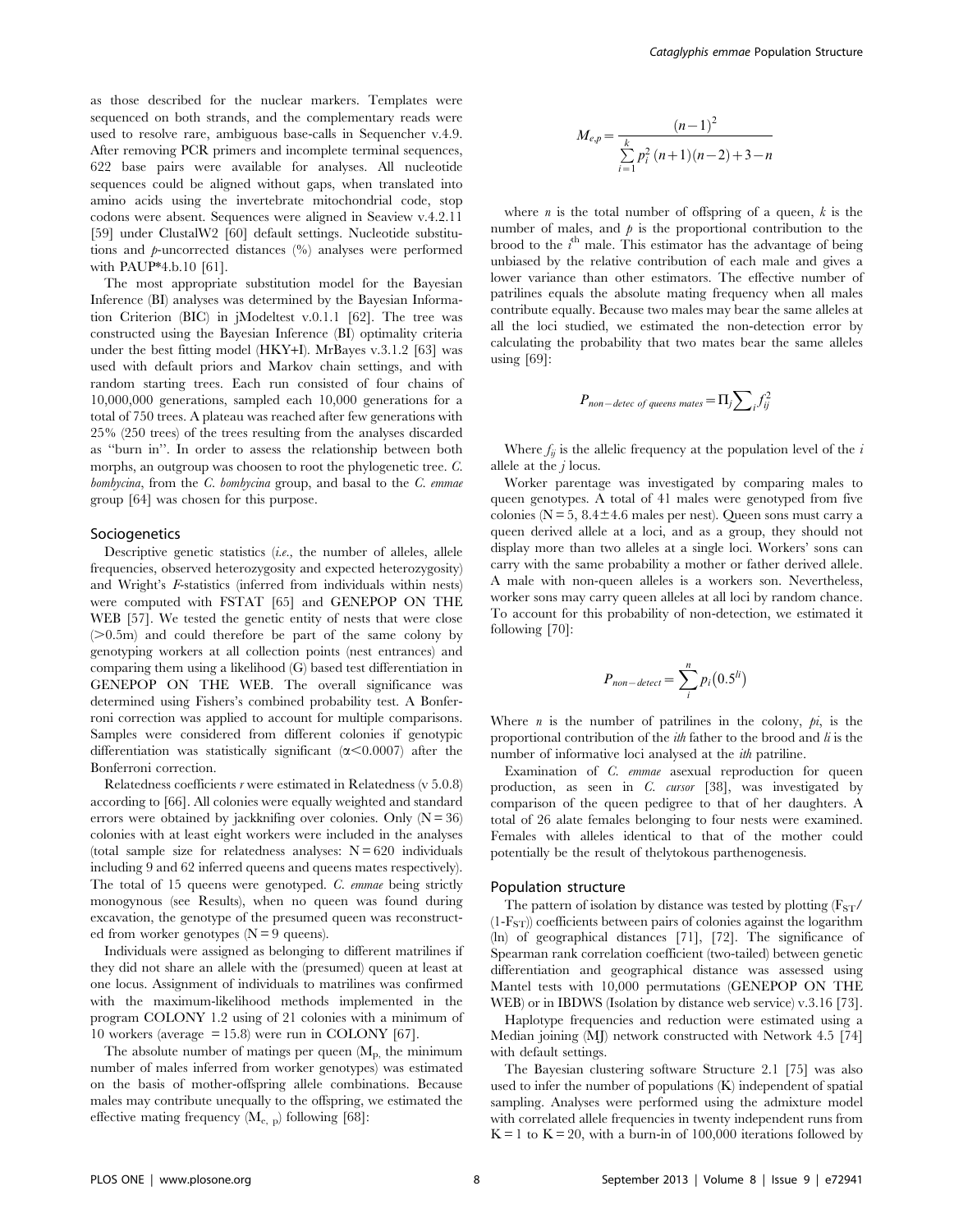another 100,0000 iterations. Selection of K was determined using two methods which were run in Harvest v. 0.6.1 [36]: (i) by plotting the negative log-likelihoods [(ln P(D)] versus K, and (ii) using the  $\Delta K$  method described in [37]. All statistics were performed in Microsoft Excel or SPSS v.19 and two tailed t-tests were performed to assess statistical significance between means when possible.

The extent of geographical structuring of genetic variation between C. emmae from all sampled Wadis (East and West from Ouarzazate and at the Tamnougalt locality) was evaluated by Fst and  $\Phi$ st statistics using the analysis of molecular variance (AMOVA) in ARLEQUIN [76], [77]. The significance of variance components and F-statistics were assessed by permutations  $(10,000)$  of the data sets.

# Supporting Information

Figure S1 Plots showing the ants nests sampled starting from a larger (2009 and 2010 nest sampling) to a smaller scale (only 2010 sampling). The vertices indicate the measured plot area from where nests were sampled. Lines delimit different independent approximate transects to assess genetic divergence by distance (mantel tests) and the circle delimits a mantel test performed for all nests in such circle. Line 1; (5 nests), line 2; (6 nests), line 3; (6 nests); lower section of genotyped nests from 2009 (12 nests in circled area); all nests in mapped plot (31 nests), all nests combined (49 nests). See Table S1 for mantel tests statistics.

(JPG)

#### References

- 1. Clobert J, Danchin E, Dhondt, Nichols JD (2001) Dispersal. Oxford Univ. Press, Oxford.
- 2. Waser PM, Austad SN, Keane B (1986) When should animals tolerate inbreeding? Amer Nat 128: 529–537.
- 3. Ronce O, Promislow D (2010) Kin competition, natal dispersal and the moulding of senescence by natural selection. Proc R Soc Biol Sci 41: 3659–3667.
- 4. Galarza JA, Carreras-Carbonell J, Macpherson E, Pascual M, Roques S, et al. (2009) The influence of oceanographic fronts and early-life-history traits on connectivity among littoral fish species. Proc Nat Acad Sci USA 106: 1473– 1478.
- 5. Yoder JM, Marschall EA, Swanson DA (2004) The cost of dispersal: predation as a function of movement and site familiarity in ruffed grouse. Behav Ecol 15: 469–476.
- 6. Hanski I (1999) Habitat connectivity, habitat continuity, and metapopulations in dynamic landscapes. Oikos 87: 209–219.
- 7. Hölldobler B, Wilson O (1990) The ants. Belknap/Harvard University Press. Cambridge.
- 8. Heinze J, Tsuji K (1995) Ant reproductive strategies. Res Pop Ecol 37: 135–149. 9. Peeters C, Ito F (2001) Colony dispersal and the evolution of queen morphology
- in social Hymenoptera. Annl Rev Entomol 46: 601–630. 10. Heinze J, Böttcher A, Cremer S (2004) Production of winged and wingless males
- in the ant, Cardiocondyla minutior. Insectes Soc 51: 275–278. 11. Cronin AL, Molet M, Doums C, Monnin T, Peeters C (2013) Recurrent
- evolution of dependent colony foundation across eusocial insects. Annu Rev Entomol 58: 37–55.
- 12. Liautard C, Keller L (2001) Restricted effective gene dispersal at a microgeographic scale in polygynous populations of the ant Formica exsecta. Evolution 55: 2484–2492.
- 13. Doums C, Cabrera H, Peepers C (2002) Population genetic structure and malebased dispersal in the queenless ant Diacamma cyaneiventre. Mol Ecol 11: 2251– 2264
- 14. Seppa¨ P, Fernandez-Escudero I, Gyllenstrand N, Pamilo P (2006) Obligatory female philopatry affects genetic population structure in the ant Proformica longiseta. Insectes Soc 53: 362–368.
- 15. Boomsma JJ, Kronauer DJC, Pedersen JS (2009) The evolution of social insect mating systems. In: Gadau J, Fewell J (eds) Organization of Insect Societies – From Genomes to Socio-complexity. Cambridge Mass: Harvard University Press 3–25.
- 16. Chéron B, Cronin A, Doums C, Federici P, Haussy C, et al. (2011) Unequal resource allocation among colonies produced by fission in the ant Cataglyphis cursor. Ecology 92: 1448–1458.

Figure S2 Relationship between geographical distance and mitochondrial genetic differentiation between nests for the transect, estimated as  $F_{ST}/(1-F_{ST})$ . The correlation is highly significant  $(R = 0.47, p < 0.001)$ . (JPG)

Table S1 Mantel tests analysed and statistics for genotyped nests from nuclear data (microsatellites). All results were non significant. See Figure S1 for details of transects used to test possible correlation of genetic divergence and geographic distance at a local scale. (DOC)

# Acknowledgments

We are grateful to Ana Carvajal for DNA extractions and Ana Carvajal and Patrocinio Ortega and Abdallah Dahbi for assistance in the field. We are grateful to Morgan Pearcy for comments and suggestions and to David Aragonés and Isabel Afán (LAST, EBD) for their assistance with one of the figures. We are grateful to C. Doums, C. Peeters and other anonymous reviewers for their comments on the manuscript. Logistic support for molecular analysis was provided by LEM-EBD (CSIC). All experiments comply with current Spanish legislation.

#### Author Contributions

Conceived and designed the experiments: MJJ RRB XC. Performed the experiments: MJJ RRB XC SC FA. Analyzed the data: MJJ LL XC S. Alasaad S. Aron. Wrote the paper: MJJ RRB.

- 17. Keller L (1991) Queen number, mode of colony founding and queen reproductive success in ants (Hymenoptera Formicidae). Ethol Ecol Evol 3: 307–316.
- 18. O' Neill KM (1994) The male mating strategy of the ant Formica subpolita Mayr (Hymenoptera: Formicidae): swarming, mating, and predation risk. Psyche 101: 93–108.
- 19. Schooleg R, Bestelmeyer B (2000) Movements during colony founding by queens of the honey ants (Myrmecocystus mimicus Wheeler). Amer Mid Nat 144: 439–444.
- 20. Boulay RA, Hefetz X, Cerda´ S, Devers S, Francke W, et al. (2007) Production of sexuals in a fission-performing ant: dual effects of queen pheromones and colony size. Behav Ecol Sociobiol 61: 1531–1541.
- 21. Rüppel O, Heinze J (1999) Alternative reproductive tactics in females: the case of size polymorphism in winged ant queens. Insectes Soc 46: 6–17.
- 22. Markin GP, Dillier JH, Hill SO, Blum MS, Hermann HR (1971) Nuptial flight and flight ranges of the imported fire ant, Solenopsis saevissima richteri (Hymenoptera: Formicidae). J Georgia Entomol Soc 6:145–156.
- 23. Molet M, Van Baalen M, Peeters C (2008) Shift in colonial reproductive strategy associated witht a tropical-temperature gradient in Rhytidoponera ants. Amer Nat 172: 75–87.
- 24. Galarza JA, Jovani R, Cerda´ X, Rico C, Barroso A, et al. (2012) Frequent colony relocations do not result in effective dispersal in the gypsy ant Aphaenogaster senilis. Oikos 121: 605–613.
- 25. Cole BJ, Wiernasz DC (1997) Inbreeding in a lek-mating ant species, Pogonomyrmex occidentalis. Behav Ecol Sociobio 40: 79–86.
- 26. Knaden M, Wehner R (2006) Fundamental difference in life history traits of two species of Cataglyphis ants. Front Zool 3: 21.
- 27. Timmermans I, Hefetz A, Fournier D, Aron S (2008) Population genetic structure, worker reproduction and thelytokous parthenogenesis in the desert ant Cataglyphis sabulosa. Heredity 101: 490–498.
- 28. Timmermans I, Grumiau L, Hefetz A, Aron S (2010) Mating system and population structure in the desert ant Cataglyphis livida. Insectes Soc 57: 39–46.
- 29. Leniaud L, Hefetz A, Grumiau L, Aron S (2011) Multiple mating supercoloniality in Cataglyphis desert ants. Biol J Linn Soc 104: 866–876.
- 30. Cle´mencet J, Viginier B, Doums C (2005) Hierarchical analysis of population genetic structure in the monogynous ant Cataglyphis cursor using microsatellite and mitochondrial DNA markers. Mol Ecol 14: 3735–3744.
- 31. Hardy OJ, Pearcy M, Aron S (2008) Small-scale spatial genetic structure in an ant species with sex-biased dispersal. Biol J Linn Soc 93: 465–473.
- 32. Lenoir A, Aron S, Cerda X Heffetz A (2009) Cataglyphis desert ants: a good model for evolutionary biology in Darwin's anniversary year – A review. Isra J Entomol 39: 1–32.